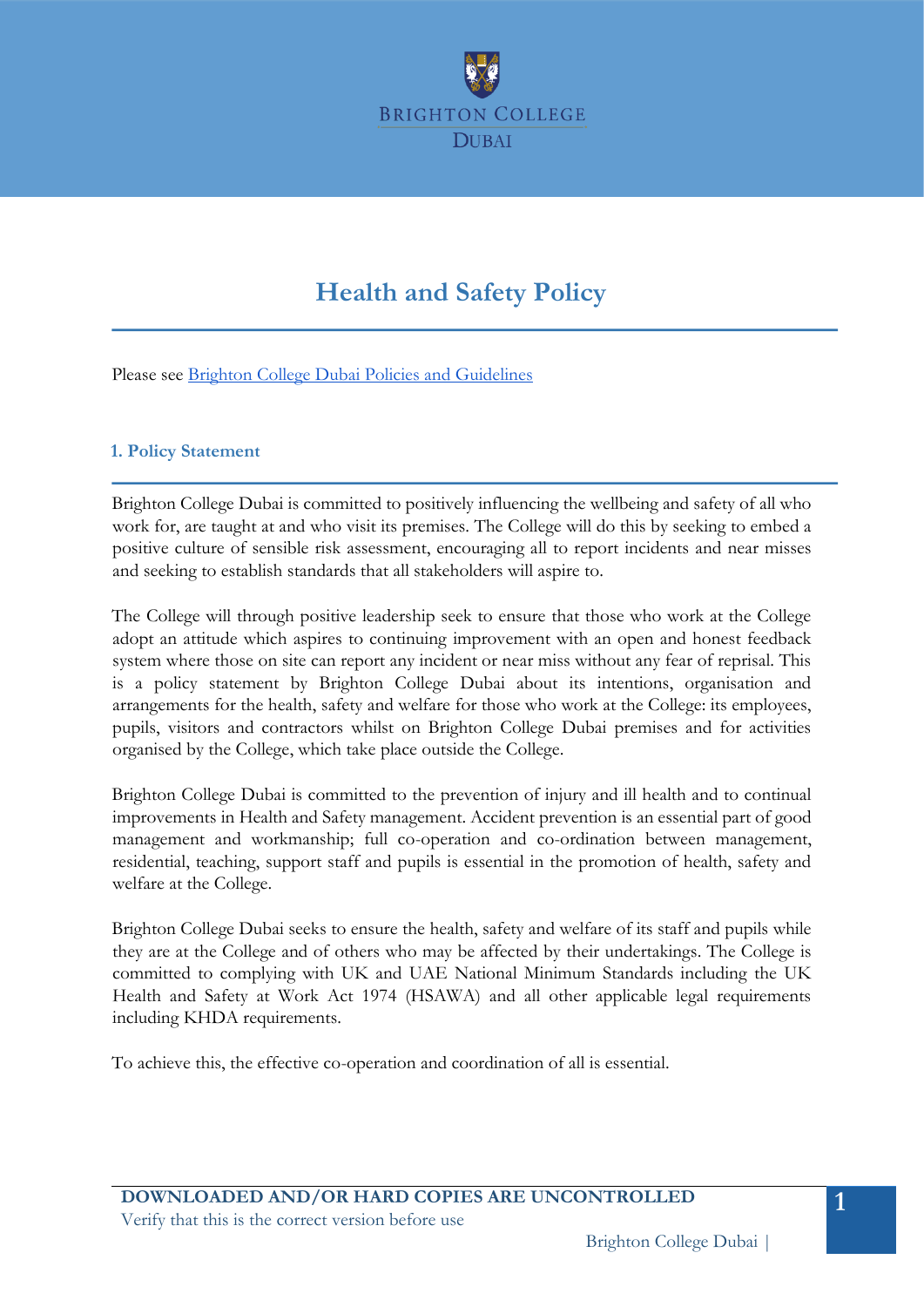

# **2. Objectives**

Brighton College Dubai has set the following objectives:

- To set and maintain high standards for health, safety and welfare within its laboratories, classrooms, sports facilities, offices and other premises, as well as activities organised by the College that take place elsewhere.
- To identify hazards and risks and set in place programmes to remove or reduce any identified hazards and risks.
- To communicate these standards to all employees, staff, visitors, contractors and pupils.
- To give all personnel the necessary information, training, instruction and supervision to enable them to work on site to conduct their day to day activities in a safe manner.
- To ensure dissemination and discussion of information on health, safety and welfare issues and lessons learned from recent events.
- To develop and encourage health, safety and welfare awareness of employees and visitors. ● To monitor the operation of health, safety and welfare in each house and department.

### **3. Responsibilities**

To try to lessen the likelihood of ill-health, avoid accidents and promote safe and healthy living places and workplaces, the following responsibilities have been established.

#### 3.1 Board of Governors

The Board of Governors has established the overall culture towards Health and Safety will nominate one of their number to monitor the implementation of the Health and Safety policy.

The Governors are responsible for:

- Reviewing the Health, Safety and Welfare Policy and ensuring its revision as necessary.
- Monitoring the policy's implementation and setting targets or objectives where appropriate.
- Addressing any faults or areas of weakness in the policy or its implementation.
- Ensuring that the relevant resources are made available to enable the policy to be implemented.

## 3.2 Environmental Health and Safety Officer

The designated Environmental Health and Safety Officer is responsible to advise management on all aspects of Health and Safety.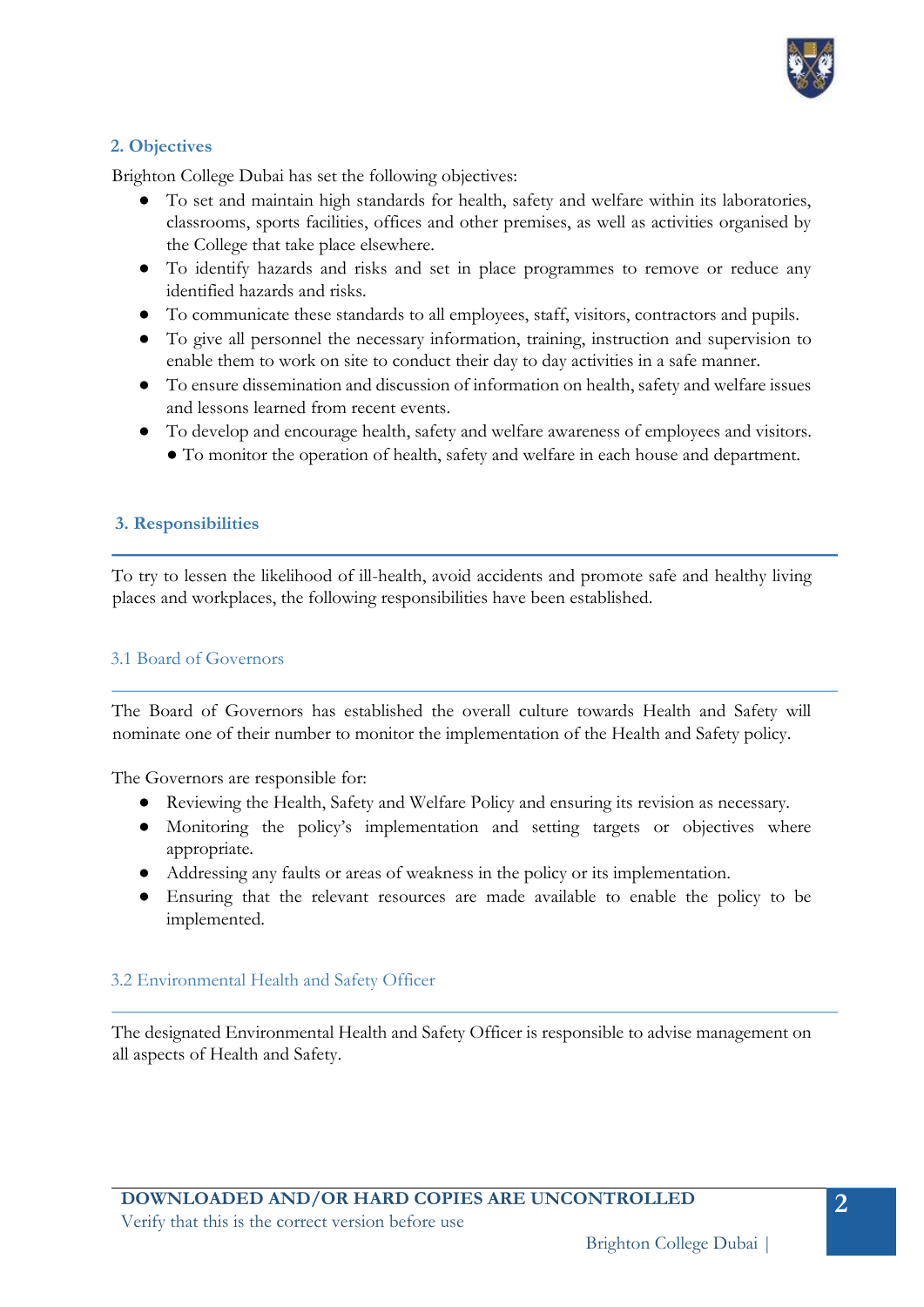

Their role includes the following:

- Keep up to date with changes to relevant Health and Safety Regulations, Guidance, Codes of practice and inform managers of those changes
- Create, implement and review in a timely manner relevant policies and procedures at both a strategic and operational level
- Carry out regular site inspections, safety audits, assist managers with the writing of method statements and risk assessments
- Propose and implement changes to working practices/policies to comply with legislation
- Provide Occupational Health and Safety advice in accordance with current legislation
- Ensure that risk assessments are completed by those with responsibility for areas and activities
- Ensure good practice is adhered to and shared between departments
- Provide management responsibility for all first aid functions
- Compile accident statistics, and report trends to the Health and Safety Committee
- Work with Managers on the recognition of any Health and Safety training requirements Organise staff Health & Safety training
- Discuss with Managers the lessons learnt from any issue that have become apparent, and give advice on any remedial action that should be put in place to avoid a recurrence
- Advise and guide on preventive and protective measures relating to fire including organising fire risk assessments, firefighting and evacuation
- Ensure appropriate PAT testing is carried out
- Assist with health and safety emergencies
- Assist with the Educational Trips Policy
- Advise on workplace safety and security including lockdown protocols
- Advise on issues relating to violence to staff
- Advise on manual handling issues
- Advise on slips and trips
- Advise on on-site vehicle movements
- Assist with selecting and managing of contractors
- Liaise with Maintenance who ensure the maintenance and where necessary inspection of plant and equipment, including LEV systems and fall arrest systems

## 3.3 Heads of Department and CLT

The Heads of Department and CLT are responsible for:

- Communicating College policy on all health, safety and welfare matters within the teaching environment and their respective work areas.
- The practical implementation of all Health and Safety directives.
- Ensuring that operations under their control are, conducted without detriment to the health, safety and welfare of those in the College.
- Ensuring that sensible risk management is used in the process of risk assessments and that inspections regularly take place for the activities and sites for which they have responsibility, ensuring that records are kept.
- Ensuring that all accidents, incidents or near-misses (under their area of responsibility) are reported, and that a full investigation takes place with appropriate remedial action taken, where necessary. This should also involve sharing of lessons learned.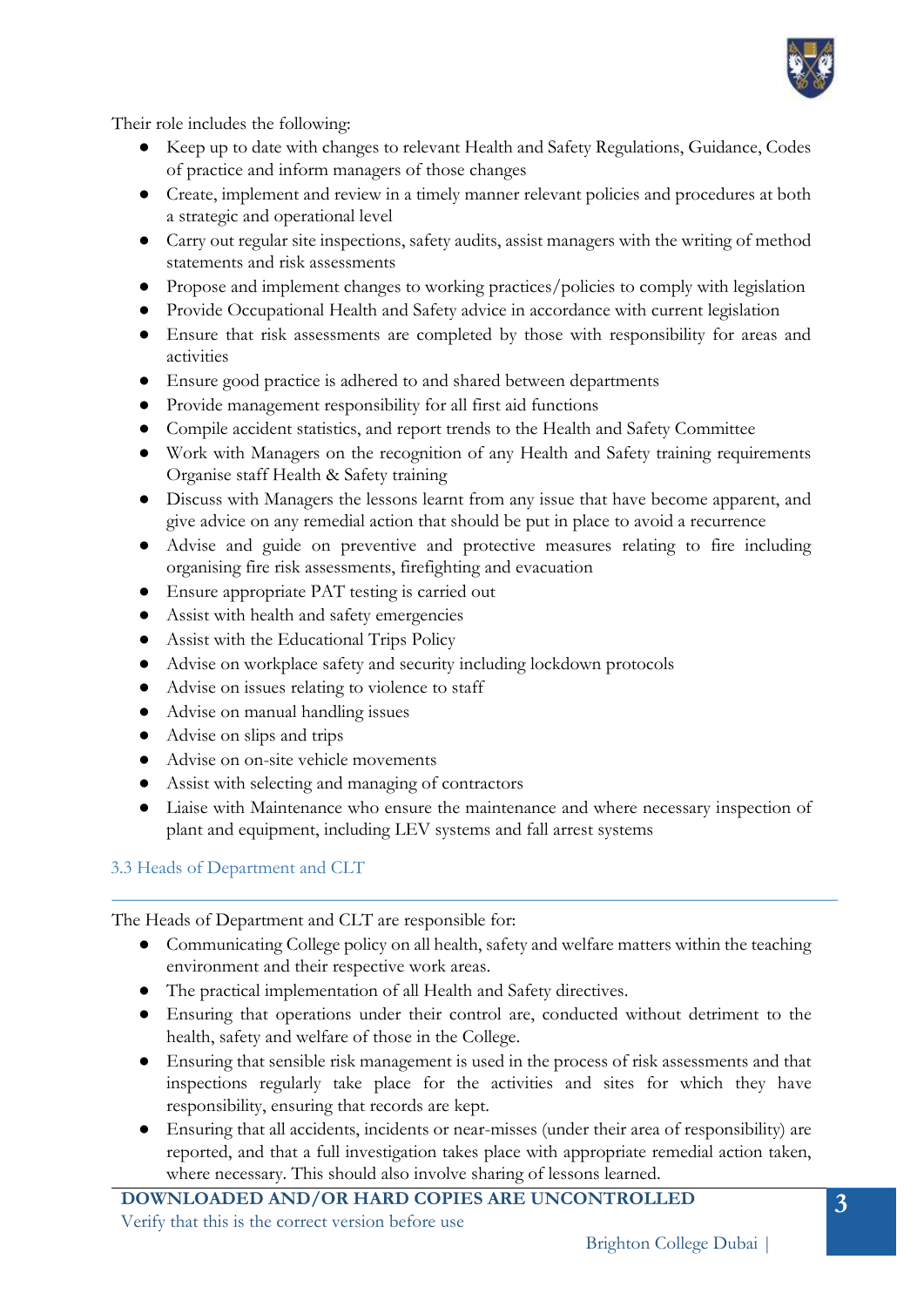

### 3.4 Safety Representatives

The role of the Departmental Safety Representative is to:

- Communicate College policy on all Health and Safety matters within his/her work areas.
- Encourage all personnel to be involved in matters of health, safety and welfare.
- Assist with the writing of risk assessments
- Carry out periodic inspections to identify unsafe equipment, working conditions and practices along with fire hazards. Reporting anything that has the potential to cause an accident (near-miss) on the accident form and submitting it to the health and safety department for investigation and to have the issue rectified whilst maintaining their own records of any issues reported
- Assist with accident investigations.
- Consult with heads of departments on all issues of Health and Safety.
- Attend and report any matters to the Health and Safety Committee.

## 3.5 Individual Responsibilities

All employees are required to:

- Co-operate and co-ordinate in implementing the requirements of all Health and Safety legislation, related codes of practice and safety instructions.
- Refrain from doing anything which constitutes a danger to themselves or others.
- Immediately bring to the attention of their Head of Department/Line Manager or Departmental Safety Representative or the Health and Safety Manager any situations or practices which may lead to injuries or ill-health.
- Ensure that any equipment issued to them, or for which they are responsible, is correctly maintained, used and properly stored, completing regular visual checks on the equipment, taking any damaged equipment out of action and ensuring that the damaged equipment is maintained or destroyed ensuring that records are kept.
- Report all accidents, incidents, dangerous occurrences and near misses.
- Be responsible for good housekeeping in the area in which they are working; in school or at home.

## **4. Environmental Health and Safety Committee**

The Environmental Health and Safety Committee, chaired by the Head Master and attended by the nominated Health & Safety representatives, is responsible for:

- Identifying all areas of Health and Safety (including legislation) which have policy implications for all those carrying out activities organised by the College in the teaching and learning areas, offices, classrooms or on the estates of Brighton College Dubai and elsewhere.
- Evaluating the implications of health, safety and welfare issues for Brighton College Dubai and their prioritisation with regard to resources and implementation.
- Advising the organisation of all matters concerning health, safety and welfare
- Feeding back to the Head and respective CLT to ensure awareness of key points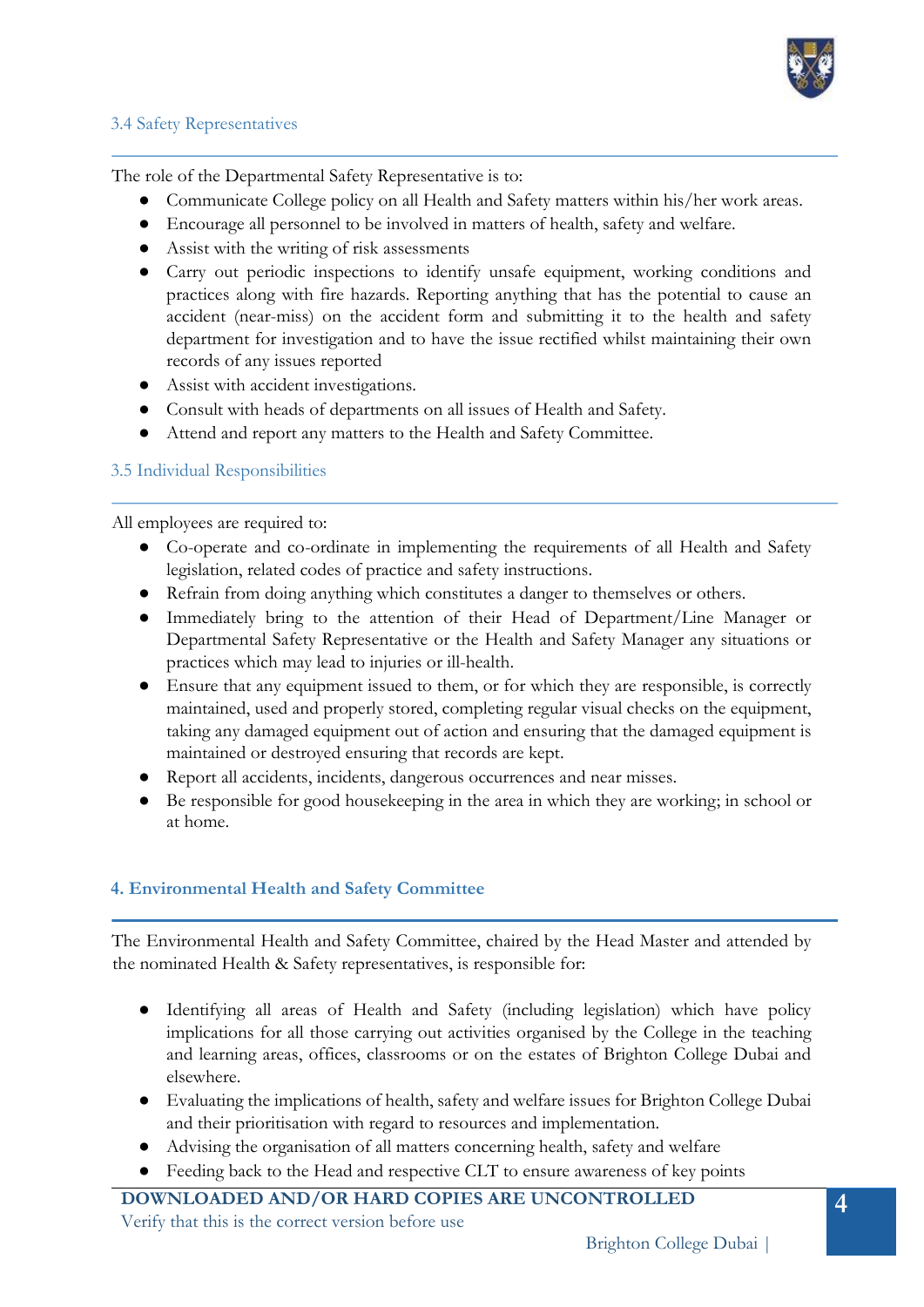

# **6. Approved by**

#### **Monitoring and review**

Policy to be reviewed and checked annually by the Head Master.

Head Master on behalf of the College:

fore

Simon Crane, Head Master

Chair on behalf of the Governors:

Mrs Nilay Ozral, Board Member

# Change History Record

| Version No. | <b>Description of Change</b> | Owner            | Date of Issue |
|-------------|------------------------------|------------------|---------------|
| 1.0         | BCUK changed for BCD         | DJO              | Sept 2019     |
| 2.0         | In light of Covid-19         | DJO / Headmaster | May 2020      |
| 3.0         | Update                       | DJO / Headmaster | May 2022      |